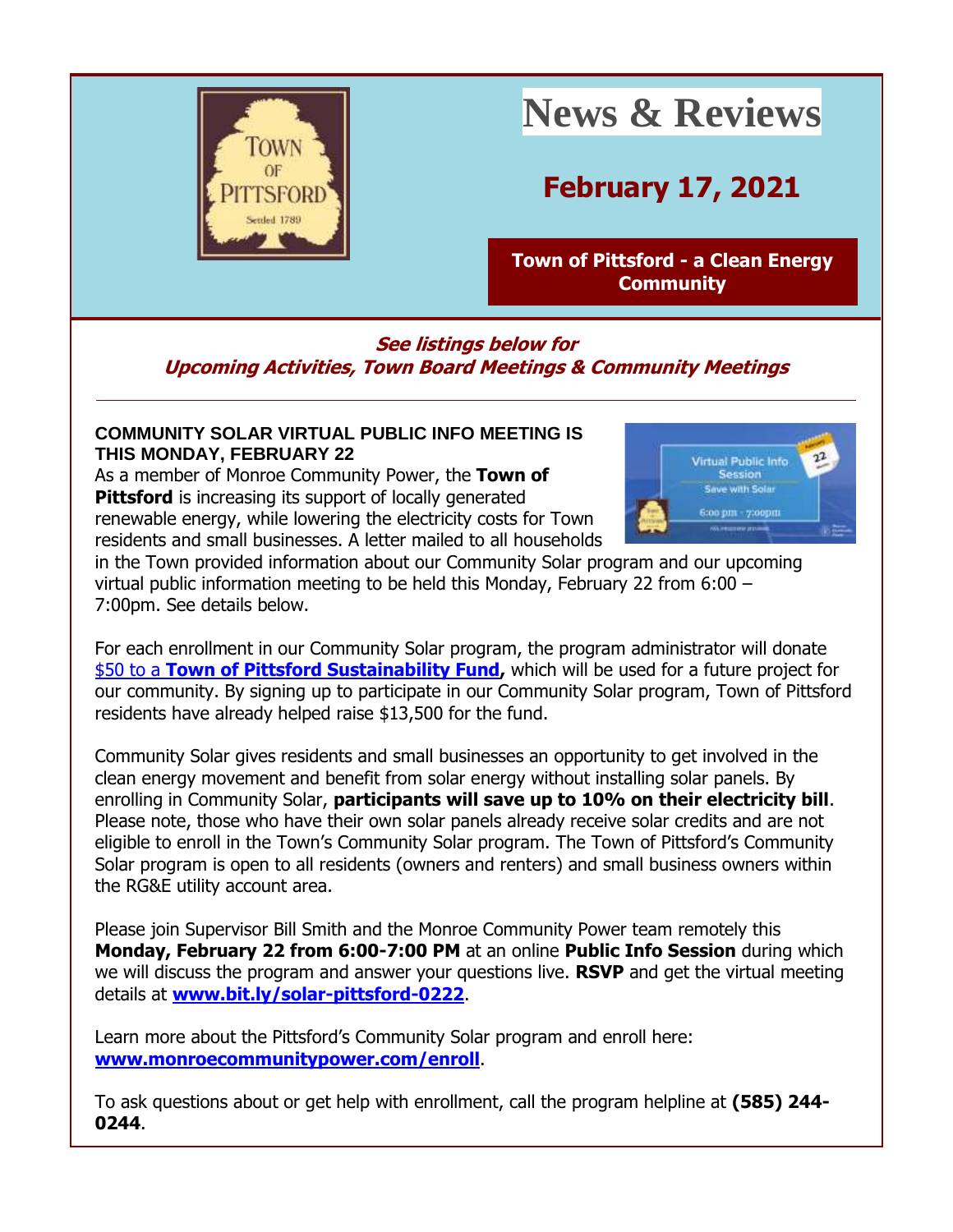#### **EQUITY ADVISORY COMMITTEE OPENINGS - APPLICATION DEADLINE 2/24**

Residents interested in appointment by the Town Board to the Town's newly-created Equity Advisory Committee should submit their resume and a cover letter to the Supervisor's office at 11 South Main Street or by email to [sreddick@townofpittsford.org.](mailto:sreddick@townofpittsford.org?subject=Equity%20Advisory%20Committee%20application) In the cover letter, please describe what expertise in this area you bring or what experience you have had with advising in this area.

Four positions are open. All applicants will be interviewed by members of the Town Board, who will vote on appointments once interviews are concluded. Resumes and accompanying letters of interest will be accepted through Wednesday, February 24.

#### **REMINDER: PLENTY OF BLACK HISTORY MONTH RESOURCES AT OUR LIBRARY**

During Black History Month – and throughout the year – our Pittsford Community Library has many books and other publications that focus on and celebrate Black history and the achievements of Black individuals. Many materials are part of the Library's "Own Voices" collection – powerful and informative stories by those who write from their own experience. There are many such materials, for both children and adults – stop by to browse the displays!



The Pittsford Community Library is located at 24 State Street. Visit the Library's web page at [www.townofpittsford.org/home-library](http://r20.rs6.net/tn.jsp?f=001lVGIF9byArd4vcxwz54095OxrUxlpyEHRv-y2qRtEMmnMJLL5TyVkGReJg4eIqdG1LnnIbv6yWwUkElU0ifx6AjRyu5QaEhYD4gNWfhDhlEM8FJ103hE9XYtHybsieKQpKmN6yuFPI3u_21QMVMP-pyFQAYkzFHbP8-W72vBo7I=&c=UcjgcD2SceoDB3iURkrnBmYiJoCaQL1zlPM2jVDqidM_5k2TbjojtA==&ch=VL9CAXtACSQDXoZJ_xPpHe-UEgq0YeqyrdQ6-atBAE0L18oQJSgvgg==) for current Library hours. Please note face coverings and appropriate physical distancing are required at all times when visiting the Library.

#### **ELDERBERRY EXPRESS OFFERS RIDES TO COVID VACCINE APPOINTMENTS FOR PITTSFORD SENIORS**

Pittsford seniors can contact Elderberry Express for a ride to a COVID-19 vaccine appointment or other medical or dental appointment. Elderberry Express is able to offer COVID-19 vaccine transportation to Pittsford residents age 65 and older; transportation is available Monday – Friday, 9:00am – 3:00pm. **Seniors must call Elderberry Express at least 48 hours in advance** at (585) 248-6237 and provide their name, address, phone number, and location and time of appointment. An Elderberry Express volunteer driver will provide pickup from and return to the senior's home. The service is free. Please note all COVID-19 precautions will be followed; drivers and passengers will be required to wear a mask.

#### **LIBRARY PROGRAM: LANDSCAPING FOR POLLINATORS AND OTHER INSECTS – THIS THURSDAY, 2/18**

#### **Part of the "Encouraging Nature in Your Own Backyard" series hosted by Penfield Public Library and the Pittsford Community Library**

We depend on pollinators for much of our food, but pollinators also have a larger role in the world beyond our farms. Learn how you can support these "little things that run the world" in your own yard and beyond — and why it matters. This Thursday, February 18, from 7:00 – 8:30pm the Pittsford Community Library and the Penfield Public

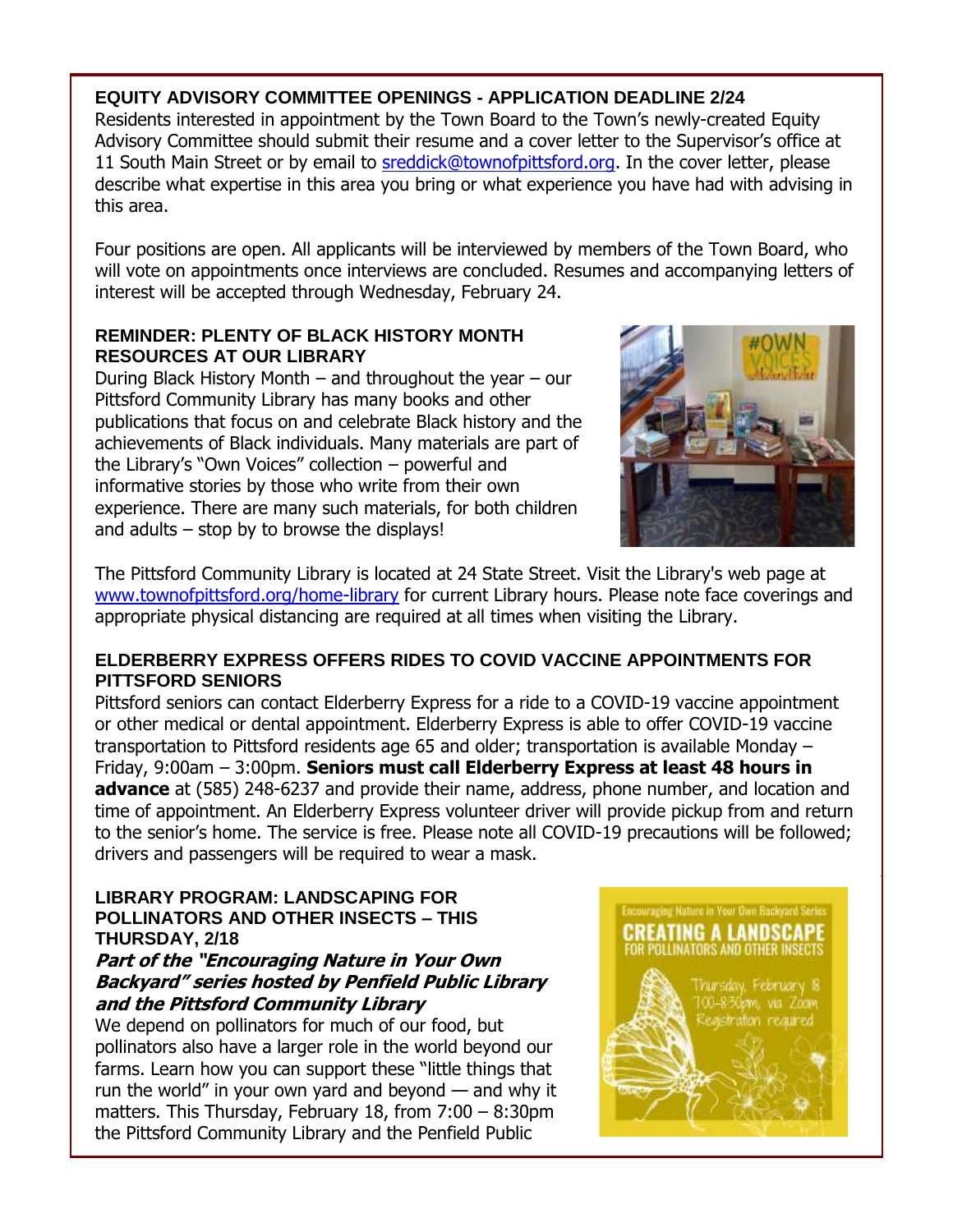Library together host via Zoom "Creating a Landscape for Pollinators and Other Insects." This online program is presented by Janet Allen of Habitat Gardening in Central New York. The program is free but registration is required to receive the Zoom link for the program. [Register](http://r20.rs6.net/tn.jsp?f=001lVGIF9byArd4vcxwz54095OxrUxlpyEHRv-y2qRtEMmnMJLL5TyVkO24qQUl98DLiYEjSWYFfncqDAKCJOfL9_WDeB_nlsO_P7HZ8xx1XWwOujd9kuobYlOPsDvfUIHFyKAdu3izRGrPmwRv_LgKQaUMjsU2GXXUBsAlOOuwd17Plsx4opXZ5A==&c=UcjgcD2SceoDB3iURkrnBmYiJoCaQL1zlPM2jVDqidM_5k2TbjojtA==&ch=VL9CAXtACSQDXoZJ_xPpHe-UEgq0YeqyrdQ6-atBAE0L18oQJSgvgg==)  [online here](http://r20.rs6.net/tn.jsp?f=001lVGIF9byArd4vcxwz54095OxrUxlpyEHRv-y2qRtEMmnMJLL5TyVkO24qQUl98DLiYEjSWYFfncqDAKCJOfL9_WDeB_nlsO_P7HZ8xx1XWwOujd9kuobYlOPsDvfUIHFyKAdu3izRGrPmwRv_LgKQaUMjsU2GXXUBsAlOOuwd17Plsx4opXZ5A==&c=UcjgcD2SceoDB3iURkrnBmYiJoCaQL1zlPM2jVDqidM_5k2TbjojtA==&ch=VL9CAXtACSQDXoZJ_xPpHe-UEgq0YeqyrdQ6-atBAE0L18oQJSgvgg==) or visit [www.townofpittsford.org/home-library](http://r20.rs6.net/tn.jsp?f=001lVGIF9byArd4vcxwz54095OxrUxlpyEHRv-y2qRtEMmnMJLL5TyVkGReJg4eIqdG1LnnIbv6yWwUkElU0ifx6AjRyu5QaEhYD4gNWfhDhlEM8FJ103hE9XYtHybsieKQpKmN6yuFPI3u_21QMVMP-pyFQAYkzFHbP8-W72vBo7I=&c=UcjgcD2SceoDB3iURkrnBmYiJoCaQL1zlPM2jVDqidM_5k2TbjojtA==&ch=VL9CAXtACSQDXoZJ_xPpHe-UEgq0YeqyrdQ6-atBAE0L18oQJSgvgg==) and use the Library Program Registration link.

The **"Encouraging Nature in Your Own Backyard" program series has continued weekly throughout February.** It encourages creating an inviting and healthy backyard habitat for people and other creatures. The final topic is **First Frogs in Our Own Backyard** (2/25). To learn more and to register, visit the [Library's online program calendar](http://r20.rs6.net/tn.jsp?f=001lVGIF9byArd4vcxwz54095OxrUxlpyEHRv-y2qRtEMmnMJLL5TyVkBAQ03_gwbw9KIXdyApUjnqOdIWv8W1_rBm4czklq-pP70_bjkuqrgDkO_sg6GAlupXHP7mKgQzWDTFkB8lKzl7rRk3qtmtRDaqWPn9mltTszqxbygDRjiFy2MzzonGJjrYeEEoZCTKu_01n_s1hX9bYZZLC72uUx1BFPOERf0UABUiVTuy339JXBr5AwMtY-VxWqVBDI0s-siSjwWYE4BU=&c=UcjgcD2SceoDB3iURkrnBmYiJoCaQL1zlPM2jVDqidM_5k2TbjojtA==&ch=VL9CAXtACSQDXoZJ_xPpHe-UEgq0YeqyrdQ6-atBAE0L18oQJSgvgg==).



#### **THINK CONSERVATION – AND SPRING! – WITH THE COUNTY'S TREE, SHRUB AND PLANT PRE-ORDER PROGRAM Order deadline is March 5**

Winter is still here, but it's not too early to plan for your spring planting project - and you can help conservation efforts in our area while you do!

The Monroe County Soil and Water (MCSW) Conservation District's annual Conservation Tree, Shrub, and Plant pre-order program is currently underway

and offers a wide variety of evergreens, hardwood trees, shrubs, wildflowers, groundcovers, seed mixes, plant variety conservation packs, and even enhancement items like bluebird nesting boxes and bat roosting boxes! Proceeds from the annual sale will benefit the MCSW Conservation District's education and preservation programs.

The catalog offers great choices for suburban conservationists, including an edible fruit multipack option - featuring two plants each of cold tolerant strawberry, raspberry, blackberry, and two varieties of blueberry - and a wildlife food plot seed mix for those interested in improving wildlife habitat. Packages range in unit size and price, from a bundle of 10 plants for as low as \$10, to bundles of 100 plants for as low as \$73. Native species new to the program this year include Common Hoptree, Black Walnut, Eastern Redbud, Northern Catalpa and Blazing Star.

Planting trees and shrubs is perhaps the most effective way for individuals to help keep our environment clean and green. In addition to providing shade, privacy, wildlife habitat, borders, windbreaks and snow fences, trees provide many environmental benefits not visible to the eye. They work as filters to help protect drinking water, clean the air of pollutants, help mitigate stormwater runoff and stabilize soil to prevent erosion, and reduce noise by acting as sound barriers. Trees can help cool your home in the summer, and break cold winds in the winter, helping to reduce energy use. They can even add value to your property.

**Orders are due by March 5** and will be ready for pick up on April 22 - 23 at Monroe County's ecopark facility (10 Avion Drive, Rochester 14624). **To find the 2021 catalog, fillable online and printable order forms, a plant fact sheet and planting tips, visit the Monroe County Soil and Water Conservation District's [Tree and Shrub Program web page](http://r20.rs6.net/tn.jsp?f=001lVGIF9byArd4vcxwz54095OxrUxlpyEHRv-y2qRtEMmnMJLL5TyVkO24qQUl98DLen71v_e3TM9Lw0TOIQcdBrMnIGRvc1JUbnaR5wG5oDC0oFhSh7ouICy7EcGOgvd-MI7FM6WQnbAeDv2PI7Kf6VXyITEpQp0L5-W5JSAFWuo=&c=UcjgcD2SceoDB3iURkrnBmYiJoCaQL1zlPM2jVDqidM_5k2TbjojtA==&ch=VL9CAXtACSQDXoZJ_xPpHe-UEgq0YeqyrdQ6-atBAE0L18oQJSgvgg==).** Order forms are also available at local Town and Village Clerk's offices. For further information, visit the MCSW Conservation District website at [www.monroecountyswcd.org,](http://r20.rs6.net/tn.jsp?f=001lVGIF9byArd4vcxwz54095OxrUxlpyEHRv-y2qRtEMmnMJLL5TyVkEjAwyLJ03zfoooHbKHnXnqlQ15WBp__H6YwruaZdkMsMQQwcIWqPfoogVgl-8HMYdqOvV45OmxNx1UZvAa0yumay0jg9pyJ2BM-kLvRbU9k&c=UcjgcD2SceoDB3iURkrnBmYiJoCaQL1zlPM2jVDqidM_5k2TbjojtA==&ch=VL9CAXtACSQDXoZJ_xPpHe-UEgq0YeqyrdQ6-atBAE0L18oQJSgvgg==) emai[l mcswcd@monroecounty.gov](mailto:mcswcd@monroecounty.gov) or call the MCSW Conservation District office Monday - Friday, 8:00am-4:00pm, at (585) 753- 7380. Improve the environmental health of your property and support local conservation efforts - place your order today!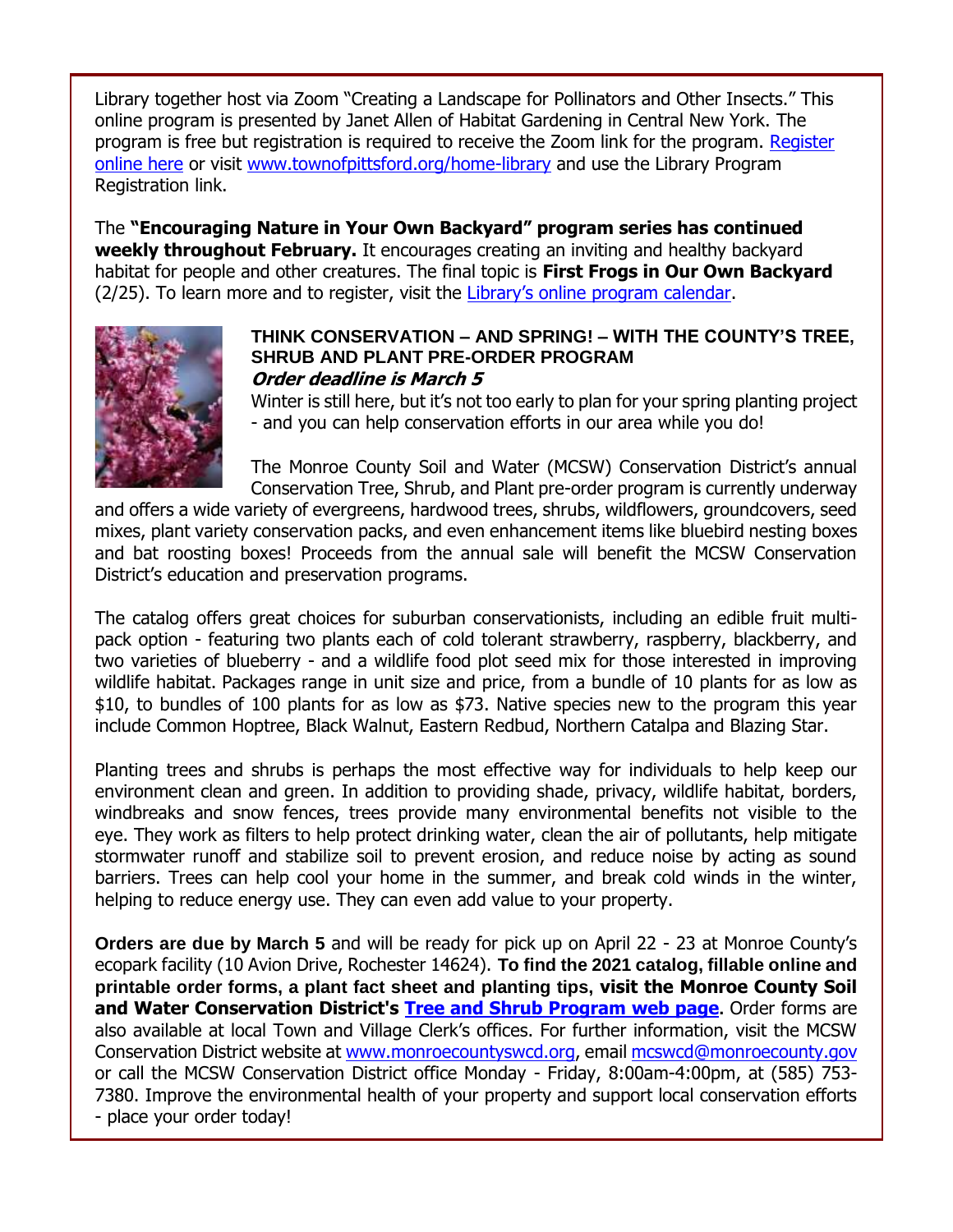#### **"OUT OF THIS WORLD" ETIQUETTE TIPS FOR KIDS WITH PITTSFORD REC**

Our Pittsford Recreation Department offers kids ages  $5 - 11$ the chance to brush up on their manners in a "Galaxy far, far away" with "Out of This World Etiquette." Participants will explore, soar and discover etiquette, mealtime manners and more – while enjoying Star Wars themed cupcakes and Galaxy punch, plus some Star Wars etiquette tips! Participants may come dressed as their favorite character if they wish. The program is Saturday, February 27 from 1:00 - 2:15pm at the Spiegel Pittsford Community Center; face coverings and proper physical distancing are required for all on-site programs.



[Registration is available online](http://r20.rs6.net/tn.jsp?f=001lVGIF9byArd4vcxwz54095OxrUxlpyEHRv-y2qRtEMmnMJLL5TyVkC4RIbwSAeJlDzN-_TXsLzo6v64Cngv8Kt_vSWsvgdOOPMmuLCl0atGr9SD29_fSatqsuKK4xcVO8v9xsKr-Ez2V8OXCEUbvO3ZBrvYBbcSlV3cWyvDVCXnAmPVPf9BG1AIEYN12wm0JWISmPSuTrg9ZiRccZ_OSrA==&c=UcjgcD2SceoDB3iURkrnBmYiJoCaQL1zlPM2jVDqidM_5k2TbjojtA==&ch=VL9CAXtACSQDXoZJ_xPpHe-UEgq0YeqyrdQ6-atBAE0L18oQJSgvgg==) (see the "Family and Youth" section) or register in person at the Spiegel Pittsford Community Center, 35 Lincoln Avenue. For more information about all of our awesome Pittsford Recreation programs, visit the [Recreation Department page](http://r20.rs6.net/tn.jsp?f=001lVGIF9byArd4vcxwz54095OxrUxlpyEHRv-y2qRtEMmnMJLL5TyVkOmaVGuuYFBo38Atde1Zww-E_1gKk1uPyXv7iZpGTg51wW7_IyrqZ5SpByxVDAnuOu4WsnsXjmsm55XAg789myrOnsUSDeUbPVAWToalX1o20l64F6xSDz0=&c=UcjgcD2SceoDB3iURkrnBmYiJoCaQL1zlPM2jVDqidM_5k2TbjojtA==&ch=VL9CAXtACSQDXoZJ_xPpHe-UEgq0YeqyrdQ6-atBAE0L18oQJSgvgg==) on our website or click the link for a [Recreation brochure.](http://r20.rs6.net/tn.jsp?f=001lVGIF9byArd4vcxwz54095OxrUxlpyEHRv-y2qRtEMmnMJLL5TyVkE5D7uDHAAhnkw-ScyDcxyAr8yzEhORCUELmUAoBwZVKbPQd2snhVFdgWpywj9pgvTrYit-z0xWGceDMZdMbXY5ktuTFEJtz6IeeFFg-Tj-h0j8LSXKUfRtUaLxlTdh3ACXk8VLQseD7M91k1PPX5ok=&c=UcjgcD2SceoDB3iURkrnBmYiJoCaQL1zlPM2jVDqidM_5k2TbjojtA==&ch=VL9CAXtACSQDXoZJ_xPpHe-UEgq0YeqyrdQ6-atBAE0L18oQJSgvgg==)



### **NYSDOT TO CLOSE STATE STREET BRIDGE THIS MONDAY, 2/22 AT 9:00AM**

#### **Bridge expected to remain closed for 6 months**

The NYS Department of Transportation will close the State Street (Route 31) Bridge over the canal in Pittsford Village at 9:00am this Monday, February 22 to conduct needed work on the bridge. Per NYS DOT, the bridge will remain closed for up to six months as the contractor works to rehabilitate the steel floor system,

replace the concrete bridge deck, paint the lower section, and improve approaches to meet Americans with Disabilities Act (ADA) standards.

Minor preparatory work on the bridge by the DOT is currently underway. This work is being performed while the bridge is open to vehicular traffic with one sidewalk closed at a time.

During construction, **NYSDOT signed detours will be posted using** I-490, NY-31F (East Ave/Fairport Road), and NY-96 (North Main Street/East Avenue). Recreational boating and the Erie Canal Heritage Trail below the bridge will remain open throughout the project.

#### **The detour will be posted as follows:**

- **Eastbound:** Route 31 (Monroe Avenue) to Route 96 (North Main Street/East Avenue) to Route 31F (East Ave/Fairport Road) to 490 East, exit Route 31 (Palmyra Road/State Street).
- **Westbound:** Route 31 (Palmyra Road), enter 490 West, exit Route 31F (Fairport Road/East Ave) to Route 96 (East Ave/Main Street) to Route 31 (Monroe Ave/State Street).
- **Pedestrian detour:** will utilize the Canal Trail adjacent to Schoen Place, between Route 96 (North Main Street) and Route 31 (State Street).

A temporary traffic signal will be installed at the intersection of Schoen Place and Route 96 (North Main Street). **Schoen Place is designed to accommodate local traffic only due**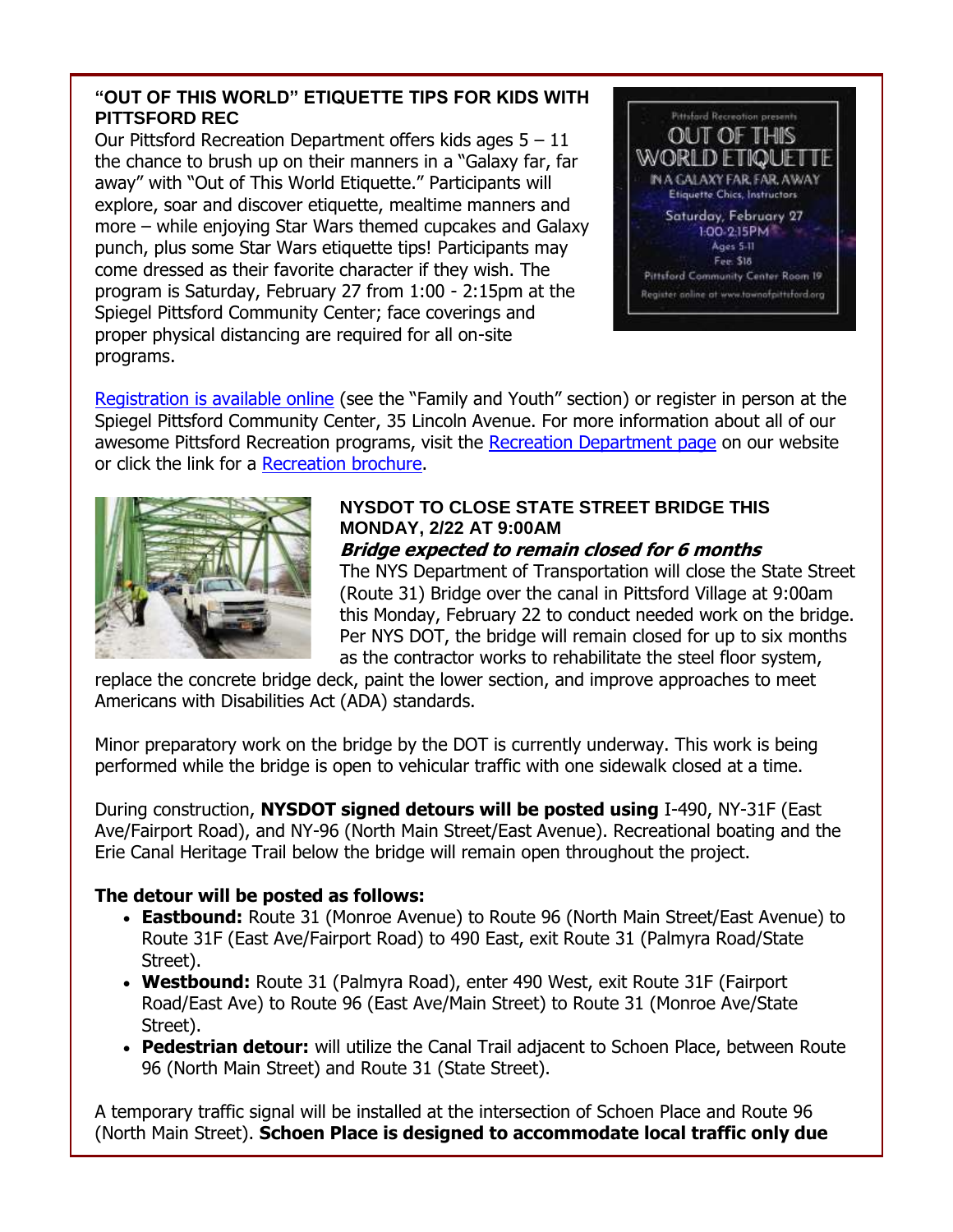#### **restricted weight limit and narrow width; trucks and through traffic should follow the detours posted by NYSDOT**.

Motorists will be kept informed with variable message signs and temporary work zone traffic control signs on site. Real-time traffic and construction updates can also be found by visiting [www.511ny.org.](http://r20.rs6.net/tn.jsp?f=001lVGIF9byArd4vcxwz54095OxrUxlpyEHRv-y2qRtEMmnMJLL5TyVkODKATQZSkw626amM5t07VoDo1TIl-NyNtt9C7wNZuHB425Ang2LoWLit-weH9GdyGMP_GoPoceBSwqT3rs-9NE=&c=UcjgcD2SceoDB3iURkrnBmYiJoCaQL1zlPM2jVDqidM_5k2TbjojtA==&ch=VL9CAXtACSQDXoZJ_xPpHe-UEgq0YeqyrdQ6-atBAE0L18oQJSgvgg==) **Those with questions or concerns regarding the project should contact** Kevin Cannan, Engineer in Charge, at [Kevin.Cannan@dot.ny.gov,](mailto:Kevin.Cannan@dot.ny.gov) or by phone at (585) 364-0729.

Per the DOT, the bridge work is required to avoid frequent closures for temporary repairs, imposing a posted weight restriction, or permanent closure to vehicular traffic.

#### **NEXT PITTSFORD ROTARY FOOD DRIVE IS SATURDAY, 3/6 – PYS WILL BE FEATURED Donations will go to Pittsford Food Cupboard**

The [Rotary Club of Pittsford,](http://r20.rs6.net/tn.jsp?f=001lVGIF9byArd4vcxwz54095OxrUxlpyEHRv-y2qRtEMmnMJLL5TyVkC4RIbwSAeJlLsLJ82tyhciUrimeFgoKFYtsBhHs2be2MOth9GF4BUS-A_XW6m7vk7UnoXUHuCZDZP7VEzHa4VZEno2BCIZaUW0C7cdjQlNu&c=UcjgcD2SceoDB3iURkrnBmYiJoCaQL1zlPM2jVDqidM_5k2TbjojtA==&ch=VL9CAXtACSQDXoZJ_xPpHe-UEgq0YeqyrdQ6-atBAE0L18oQJSgvgg==) in collaboration with the Town of Pittsford, will conduct a drive-through canned and packaged food drive to benefit the [Pittsford Food Cupboard](http://r20.rs6.net/tn.jsp?f=001lVGIF9byArd4vcxwz54095OxrUxlpyEHRv-y2qRtEMmnMJLL5TyVkJHljVuFmdszQmSBWCxOtQqSar_KAZz4m9P8rpCXFLNGmSTScR6C2_P746I3ZVvaAV0T2BB7p1DmbPqKYHnOx1hddTtIDaOBAmYw9PmPWEWe&c=UcjgcD2SceoDB3iURkrnBmYiJoCaQL1zlPM2jVDqidM_5k2TbjojtA==&ch=VL9CAXtACSQDXoZJ_xPpHe-UEgq0YeqyrdQ6-atBAE0L18oQJSgvgg==) on Saturday, March 6 from 9:00am to noon at Spiegel Pittsford Community Center.

Rotarians, volunteers from [Pittsford Youth Services](http://r20.rs6.net/tn.jsp?f=001lVGIF9byArd4vcxwz54095OxrUxlpyEHRv-y2qRtEMmnMJLL5TyVkEs5QiArQ6nm4oh5MnfAw50RVFwR0l9eXDdreYfHoQwPPfSP9JlcUZwtKnZf0kOOLa19P6dRL6ydO73MgUVYlEBQQ2aX3Hqsp8W3klKws0vOr_b4UVZLrCo=&c=UcjgcD2SceoDB3iURkrnBmYiJoCaQL1zlPM2jVDqidM_5k2TbjojtA==&ch=VL9CAXtACSQDXoZJ_xPpHe-UEgq0YeqyrdQ6-atBAE0L18oQJSgvgg==) and Town staff will be collecting canned and other packaged foods, snow or shine. PYS will be offering information on the services they offer for the youth and families of our community, and will be selling limited edition 2021 Duck Drop Derby face masks. Proceeds will benefit PYS progams. Click this link for a [list of current Food](http://r20.rs6.net/tn.jsp?f=001lVGIF9byArd4vcxwz54095OxrUxlpyEHRv-y2qRtEMmnMJLL5TyVkCGlAg5CbZExJNaik50TPvjpddjLfd-mnb4bYN2A0aI5Jz8wyV3joks-e1N2YijsnXJ4FHuPLGGU3caQL1rvPnjwcJhOX3RFIDIHiKvtOqoSk7qhNRctqYIciqXhBlSGlbZuM-O2wXcL&c=UcjgcD2SceoDB3iURkrnBmYiJoCaQL1zlPM2jVDqidM_5k2TbjojtA==&ch=VL9CAXtACSQDXoZJ_xPpHe-UEgq0YeqyrdQ6-atBAE0L18oQJSgvgg==)  [Cupboard needs.](http://r20.rs6.net/tn.jsp?f=001lVGIF9byArd4vcxwz54095OxrUxlpyEHRv-y2qRtEMmnMJLL5TyVkCGlAg5CbZExJNaik50TPvjpddjLfd-mnb4bYN2A0aI5Jz8wyV3joks-e1N2YijsnXJ4FHuPLGGU3caQL1rvPnjwcJhOX3RFIDIHiKvtOqoSk7qhNRctqYIciqXhBlSGlbZuM-O2wXcL&c=UcjgcD2SceoDB3iURkrnBmYiJoCaQL1zlPM2jVDqidM_5k2TbjojtA==&ch=VL9CAXtACSQDXoZJ_xPpHe-UEgq0YeqyrdQ6-atBAE0L18oQJSgvgg==)

Volunteers working will be taking COVID-19 precautionary measures, including wearing face coverings and gloves and maintaining safe distances. The Pittsford Food Cupboard is among the many organizations that benefit from Pittsford Rotary's mission of service to our community and beyond. Please help our Rotarians help those in need if you can. The Spiegel Pittsford Community Center is located at 35 Lincoln Avenue in the Village of Pittsford.

#### **PLEASE HELP KEEP FIRE HYDRANTS CLEAR THIS WINTER – EVERY SECOND COUNTS IN AN EMERGENCY**

Property owners, home owners and snow removal operators are asked to be aware of neighborhood fire hydrant locations and to assist in keeping snow away from hydrants to maintain a 3-foot clearing around them. If you can do so, clearing a path from the hydrant to the street is also very helpful. In an emergency, every second counts and a clear path to a fire hydrant is critical - please help our emergency responders keep our community safe!

#### **REMINDERS**

#### **SEASONAL PARKING RESTRICTIONS IN EFFECT THROUGH APRIL 1, 2021**

In order to facilitate snow removal, Town of Pittsford seasonal parking restrictions are currently in effect through April 1, 2021. Parking of any vehicle on public roads - including state highways and on the shoulder of all roads - is prohibited each year from November 15 through April 1 in all areas within the Town and outside of the Village. During this time, please don't park on or along public roads outside of the Village. Please note violators may be ticketed or towed.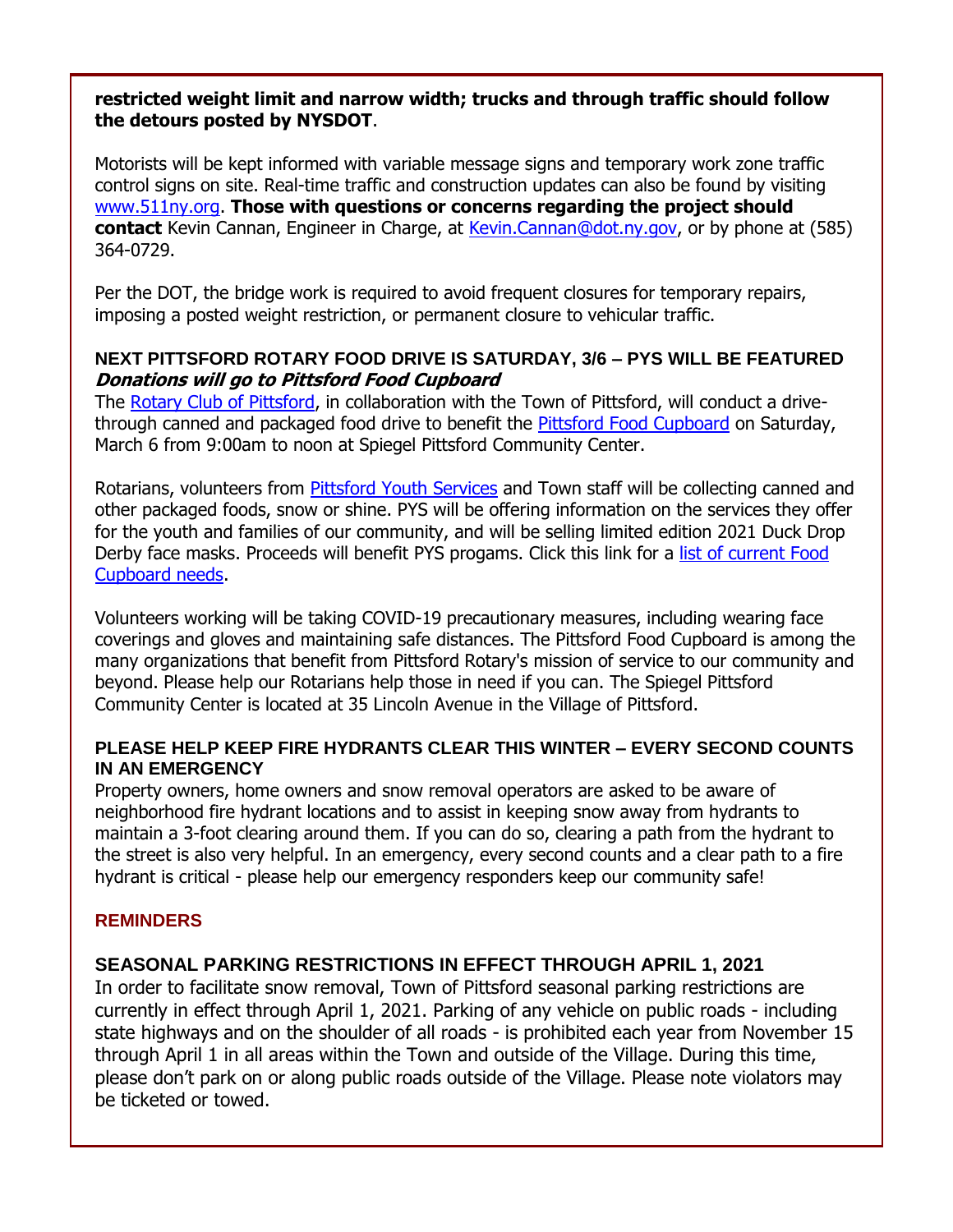When the snow flies, we need roadsides clear of vehicles so our plows can get through. This is especially true in neighborhoods, where the streets are narrower. Vehicles parked along the roadside can hinder plows accessing your neighborhood. Please help us keep our streets safe and accessible!

#### **ASL INTERPRETER ALWAYS AVAILABLE AT TOWN BOARD MEETINGS**

The Town of Pittsford has an American Sign Language interpreter available at every Pittsford Town Board meeting, to interpret for those who need this service. Those who can't attend a Town Board meeting in person but are planning to watch the meeting's live stream can confirm their need for the interpreter by emailing [comments@townofpittsford.org.](mailto:comments@townofpittsford.org?subject=ASL%20interperter%20request%20for%20Town%20Board%20meeting) Requests can be made in advance or can be emailed through the first ten minutes of the meeting. An ondemand Town Board meeting video with closed captioning will be available within 48 hours of the meeting; visit [www.townofpittsford.org/home-channel12](http://r20.rs6.net/tn.jsp?f=001lVGIF9byArd4vcxwz54095OxrUxlpyEHRv-y2qRtEMmnMJLL5TyVkO1-37PQWsN_bMaFdxtBKdT1wEDkHZIMuuglkMxjGsOklb1eUfvDAHZISirIi-ZQHDgzYC5CSKC7Fe8FQ75fVVyYUsfJXsPLOIeUrjF7w2bgSMf6w4kM1hk=&c=UcjgcD2SceoDB3iURkrnBmYiJoCaQL1zlPM2jVDqidM_5k2TbjojtA==&ch=VL9CAXtACSQDXoZJ_xPpHe-UEgq0YeqyrdQ6-atBAE0L18oQJSgvgg==) and use the On-Demand links to view previously recorded meetings.

#### **UPCOMING COMMUNITY ACTIVITIES IN PITTSFORD**

- [Red Cross Blood Drive at Pittsford Community Library,](http://r20.rs6.net/tn.jsp?f=001lVGIF9byArd4vcxwz54095OxrUxlpyEHRv-y2qRtEMmnMJLL5TyVkImRx9nQIBTWB8tRNoSJ7dMxkB0jYgqywg4q_XKkce77OqXBs7tyEw-iWkmbliAyyK6eL9AAuNL8Afovkyy_nVeiRmpcYtpNcwaJeIAhmTnDzz-9MAksylRlcVuz9DZGVfLwlBgteuXnQFvtg7TcWGa6D2x0Lt98SIX69QtYwwgfdApVwUyKwks=&c=UcjgcD2SceoDB3iURkrnBmYiJoCaQL1zlPM2jVDqidM_5k2TbjojtA==&ch=VL9CAXtACSQDXoZJ_xPpHe-UEgq0YeqyrdQ6-atBAE0L18oQJSgvgg==) Thursday, 2/25, 1:00 6:00pm, Pittsford Community Library Fisher Meeting Room, 24 State Street; [schedule](http://r20.rs6.net/tn.jsp?f=001lVGIF9byArd4vcxwz54095OxrUxlpyEHRv-y2qRtEMmnMJLL5TyVkImRx9nQIBTWB8tRNoSJ7dMxkB0jYgqywg4q_XKkce77OqXBs7tyEw-iWkmbliAyyK6eL9AAuNL8Afovkyy_nVeiRmpcYtpNcwaJeIAhmTnDzz-9MAksylRlcVuz9DZGVfLwlBgteuXnQFvtg7TcWGa6D2x0Lt98SIX69QtYwwgfdApVwUyKwks=&c=UcjgcD2SceoDB3iURkrnBmYiJoCaQL1zlPM2jVDqidM_5k2TbjojtA==&ch=VL9CAXtACSQDXoZJ_xPpHe-UEgq0YeqyrdQ6-atBAE0L18oQJSgvgg==) an [appointment in advance using this online registration link](http://r20.rs6.net/tn.jsp?f=001lVGIF9byArd4vcxwz54095OxrUxlpyEHRv-y2qRtEMmnMJLL5TyVkImRx9nQIBTWB8tRNoSJ7dMxkB0jYgqywg4q_XKkce77OqXBs7tyEw-iWkmbliAyyK6eL9AAuNL8Afovkyy_nVeiRmpcYtpNcwaJeIAhmTnDzz-9MAksylRlcVuz9DZGVfLwlBgteuXnQFvtg7TcWGa6D2x0Lt98SIX69QtYwwgfdApVwUyKwks=&c=UcjgcD2SceoDB3iURkrnBmYiJoCaQL1zlPM2jVDqidM_5k2TbjojtA==&ch=VL9CAXtACSQDXoZJ_xPpHe-UEgq0YeqyrdQ6-atBAE0L18oQJSgvgg==) or call 1-800-RED CROSS (1-800-733-2767); the Red Cross will be following all COVID-19 guidelines during the blood drive, for more information visit [www.redcrossblood.org.](http://www.redcrossblood.org/)
- [Pittsford Chamber of Commerce Mayoral & Village Trustees Forum,](mailto:http://events.r20.constantcontact.com/register/event?oeidk=a07ehkv3dywdd5ddac0&llr=4hobslrab) Thursday, February 25, 7:00 – 8:00pm, open to Pittsford residents and Pittsford Chamber members only; meeting will be held online, click the following [link for more information and to register](mailto:http://events.r20.constantcontact.com/register/event?oeidk=a07ehkv3dywdd5ddac0&llr=4hobslrab) or visit [www.pittsfordchamber.org.](http://r20.rs6.net/tn.jsp?f=001lVGIF9byArd4vcxwz54095OxrUxlpyEHRv-y2qRtEMmnMJLL5TyVkMVGA5d4ubQDYsECGCnVZlW_fnBvcG9aWqu3hUS7pSoN8mb1sZPtQxDdr2KhA9_4dc_24e6u4--OXmVFhXOcWokbBicUEgdY1vEILwy4ckH3&c=UcjgcD2SceoDB3iURkrnBmYiJoCaQL1zlPM2jVDqidM_5k2TbjojtA==&ch=VL9CAXtACSQDXoZJ_xPpHe-UEgq0YeqyrdQ6-atBAE0L18oQJSgvgg==)
- [Pittsford Rotary Food Drive,](http://r20.rs6.net/tn.jsp?f=001lVGIF9byArd4vcxwz54095OxrUxlpyEHRv-y2qRtEMmnMJLL5TyVkO24qQUl98DLY7RtI76dCuj3HCtx3GJ0CQ-Le6azkSdl9hlZ4SPbEfgUoOD5dDhRCOzgs0qD7zKgpWfnX-LD2eXAAyVEGpqbvja5BltcJTQC&c=UcjgcD2SceoDB3iURkrnBmYiJoCaQL1zlPM2jVDqidM_5k2TbjojtA==&ch=VL9CAXtACSQDXoZJ_xPpHe-UEgq0YeqyrdQ6-atBAE0L18oQJSgvgg==) Saturday, 3/6, 9:00am 12noon, Spiegel Pittsford Community Center, 35 Lincoln Avenue; canned and other packaged goods needed for Pittsford Food Cupboard (see [list of Food Cupboard needs here\)](http://r20.rs6.net/tn.jsp?f=001lVGIF9byArd4vcxwz54095OxrUxlpyEHRv-y2qRtEMmnMJLL5TyVkCGlAg5CbZExJNaik50TPvjpddjLfd-mnb4bYN2A0aI5Jz8wyV3joks-e1N2YijsnXJ4FHuPLGGU3caQL1rvPnjwcJhOX3RFIDIHiKvtOqoSk7qhNRctqYIciqXhBlSGlbZuM-O2wXcL&c=UcjgcD2SceoDB3iURkrnBmYiJoCaQL1zlPM2jVDqidM_5k2TbjojtA==&ch=VL9CAXtACSQDXoZJ_xPpHe-UEgq0YeqyrdQ6-atBAE0L18oQJSgvgg==); Pittsford Youth Services staff will be on hand to provide information and sell PYS Duck Drop masks.

#### **TOWN OF PITTSFORD BOARD MEETINGS**

- **Parks and Recreation Advisory Board**, Thursday, 2/18, 6:30pm, ONLINE ACCESS via Zoom video conferencing; information for accessing and viewing the meeting can be found on page 2 of the meeting agenda; the meeting agenda is posted on the Town website here: [www.townofpittsford.org/home-minutes](http://r20.rs6.net/tn.jsp?f=001lVGIF9byArd4vcxwz54095OxrUxlpyEHRv-y2qRtEMmnMJLL5TyVkC4RIbwSAeJlPXcXjgkRCf-zrZUqyjFzUcFMVAP4MW4YmbbLIq33sNhIe8zmargcnLJJzc6nh2dqCgVK552B21aOEX_AatZd1fmXUF6J_pKJR-6p_mAxCw4=&c=UcjgcD2SceoDB3iURkrnBmYiJoCaQL1zlPM2jVDqidM_5k2TbjojtA==&ch=VL9CAXtACSQDXoZJ_xPpHe-UEgq0YeqyrdQ6-atBAE0L18oQJSgvgg==)
- **Planning Board**, Monday, 2/22 7:00pm, ONLINE ACCESS via Zoom video conferencing; information for accessing and viewing the meeting can be found on page 2 of the meeting agenda; the meeting agenda is posted at least two days prior to the meeting on the Town website here: [www.townofpittsford.org/home-minutes](http://r20.rs6.net/tn.jsp?f=001lVGIF9byArd4vcxwz54095OxrUxlpyEHRv-y2qRtEMmnMJLL5TyVkC4RIbwSAeJlPXcXjgkRCf-zrZUqyjFzUcFMVAP4MW4YmbbLIq33sNhIe8zmargcnLJJzc6nh2dqCgVK552B21aOEX_AatZd1fmXUF6J_pKJR-6p_mAxCw4=&c=UcjgcD2SceoDB3iURkrnBmYiJoCaQL1zlPM2jVDqidM_5k2TbjojtA==&ch=VL9CAXtACSQDXoZJ_xPpHe-UEgq0YeqyrdQ6-atBAE0L18oQJSgvgg==)

#### **COMMUNITY MEETINGS CALENDAR**

• [Board of Education Budget Work Session](http://r20.rs6.net/tn.jsp?f=001lVGIF9byArd4vcxwz54095OxrUxlpyEHRv-y2qRtEMmnMJLL5TyVkA-L4Coan3sgyQ34J2b48NpY-L7MH_xN_Wb69adOAC2bhTEG-R9rpbTxQExEfZ_KUXSm-xB5yasN1HZjzbn5dt6Sn4IqdwP6HA4WaDc8CKp8YFtZHkCdrCa0OoQaFha8zNKqPrwxyj9Cxdan5CDMxICA7J9cNSQn-hGf9aIPcqjVymhYsmYdjjI5W-5TcwzGM6xxP7bFdlWVHnT2527ucmM=&c=UcjgcD2SceoDB3iURkrnBmYiJoCaQL1zlPM2jVDqidM_5k2TbjojtA==&ch=VL9CAXtACSQDXoZJ_xPpHe-UEgq0YeqyrdQ6-atBAE0L18oQJSgvgg==) (6:00pm) and meeting (7:00pm), Tuesday, 2/23, Barker Road Middle School McCluski Board Room, 75 Barker Road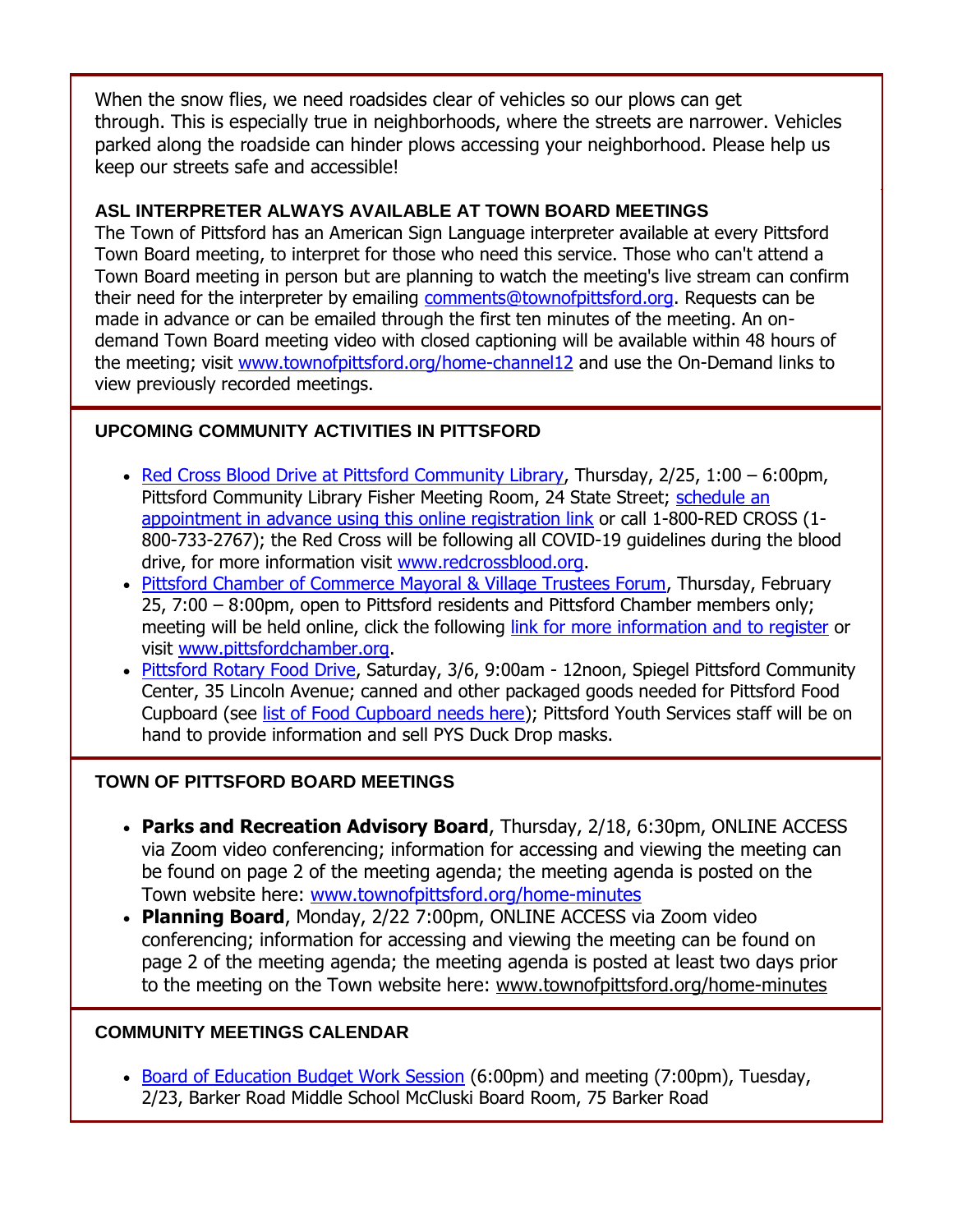- [Pittsford Chamber of Commerce Mayoral & Village Trustees Forum,](http://events.r20.constantcontact.com/register/event?oeidk=a07ehkv3dywdd5ddac0&llr=4hobslrab) Thursday, February 25, 7:00 – 8:00pm, open to Pittsford residents and Pittsford Chamber members only; meeting will be held online, click the following [link for more information and to register](http://events.r20.constantcontact.com/register/event?oeidk=a07ehkv3dywdd5ddac0&llr=4hobslrab) or visit [www.pittsfordchamber.org.](http://r20.rs6.net/tn.jsp?f=001lVGIF9byArd4vcxwz54095OxrUxlpyEHRv-y2qRtEMmnMJLL5TyVkMVGA5d4ubQDYsECGCnVZlW_fnBvcG9aWqu3hUS7pSoN8mb1sZPtQxDdr2KhA9_4dc_24e6u4--OXmVFhXOcWokbBicUEgdY1vEILwy4ckH3&c=UcjgcD2SceoDB3iURkrnBmYiJoCaQL1zlPM2jVDqidM_5k2TbjojtA==&ch=VL9CAXtACSQDXoZJ_xPpHe-UEgq0YeqyrdQ6-atBAE0L18oQJSgvgg==)
- [American Legion Rayson-Miller Post 899](http://r20.rs6.net/tn.jsp?f=001lVGIF9byArd4vcxwz54095OxrUxlpyEHRv-y2qRtEMmnMJLL5TyVkJHljVuFmdszTscKzp0FBsukoUHb5NXKyy-yhoWgYhoPyGNsB_yhBIlif5CBCJQ91OioeojfHKntbt5N7l4xAjIJQzLvbtvq94-q-v2Cc5f5&c=UcjgcD2SceoDB3iURkrnBmYiJoCaQL1zlPM2jVDqidM_5k2TbjojtA==&ch=VL9CAXtACSQDXoZJ_xPpHe-UEgq0YeqyrdQ6-atBAE0L18oQJSgvgg==) TUESDAY MORNING BREAKFAST MEETINGS CANCELED UNTIL FURTHER NOTICE due to COVID-19 coronavirus social distancing requirements. Eligible veterans welcome to join the Post; for [membership information](http://r20.rs6.net/tn.jsp?f=001lVGIF9byArd4vcxwz54095OxrUxlpyEHRv-y2qRtEMmnMJLL5TyVkJHljVuFmdszZsJ32QuoR1K3wbDUndlRhoPJUckEyAhSZSGHRoSh_Qc5yIF_BWYy_fh9k_aExtNRUhaoo_9TgFngGeOBqkFxKbHmG-CVE9mGkfzSTAFTFpTllnT0UNHYLF2k2x7ci-6t&c=UcjgcD2SceoDB3iURkrnBmYiJoCaQL1zlPM2jVDqidM_5k2TbjojtA==&ch=VL9CAXtACSQDXoZJ_xPpHe-UEgq0YeqyrdQ6-atBAE0L18oQJSgvgg==) visit the [Rayson-Miller Post website](http://r20.rs6.net/tn.jsp?f=001lVGIF9byArd4vcxwz54095OxrUxlpyEHRv-y2qRtEMmnMJLL5TyVkDFaUaKNNGhHvkY1CRjbPpa6EWIN9E4bxO88Az3rz7L93T_eSeOoFA8XxHSU_cyj9ziCveJ53YI_nxA4E0JfHHZ4hE1m3nYJIVhU3trwfYRPth0ZfqBtf-KbA7Iiic3NWDIyZPXWfv7EMOCq6sAGLhF_p6_cG5--KxqxtudpA_Zjj-fFeVMqKRd5khoragCNKxaz-1URak4W&c=UcjgcD2SceoDB3iURkrnBmYiJoCaQL1zlPM2jVDqidM_5k2TbjojtA==&ch=VL9CAXtACSQDXoZJ_xPpHe-UEgq0YeqyrdQ6-atBAE0L18oQJSgvgg==)
- [Pittsford Rotary Club,](http://r20.rs6.net/tn.jsp?f=001lVGIF9byArd4vcxwz54095OxrUxlpyEHRv-y2qRtEMmnMJLL5TyVkC4RIbwSAeJlLsLJ82tyhciUrimeFgoKFYtsBhHs2be2MOth9GF4BUS-A_XW6m7vk7UnoXUHuCZDZP7VEzHa4VZEno2BCIZaUW0C7cdjQlNu&c=UcjgcD2SceoDB3iURkrnBmYiJoCaQL1zlPM2jVDqidM_5k2TbjojtA==&ch=VL9CAXtACSQDXoZJ_xPpHe-UEgq0YeqyrdQ6-atBAE0L18oQJSgvgg==) WEEKLY IN-PERSON MEETINGS CANCELED UNTIL FURTHER NOTICE due to COVID-19 coronavirus social distancing requirements; check the Pittsford Rotary Facebook page for virtual meeting information.
- Pittsford [Art Group](http://r20.rs6.net/tn.jsp?f=001lVGIF9byArd4vcxwz54095OxrUxlpyEHRv-y2qRtEMmnMJLL5TyVkPPZETiEuqX5kYNR1n51hU4jgNwljPyAW63D-egzi3ZL3XPVNmbxb_AMFt3KccTww27bXOHYbCoQL1ZHSvAj3ugPI7dFoKZzIhN9IUHPBBhaOFFHOH3pb1w=&c=UcjgcD2SceoDB3iURkrnBmYiJoCaQL1zlPM2jVDqidM_5k2TbjojtA==&ch=VL9CAXtACSQDXoZJ_xPpHe-UEgq0YeqyrdQ6-atBAE0L18oQJSgvgg==) is conducting monthly meetings for members via Zoom and typically displays artwork at the Pittsford Town Hall, Village Hall, The Friendly Home, Star Physical Therapy and the First Presbyterian Church of Pittsford. For further information or to become a member, please visit [www.pittsfordartgroup.com](http://r20.rs6.net/tn.jsp?f=001lVGIF9byArd4vcxwz54095OxrUxlpyEHRv-y2qRtEMmnMJLL5TyVkCPtRLwzCTJi8Cp6I7MmTf-hR-ZFx85NwL-U8zQktWxlpPEl-MVR3o5OJiChZ6BQaE3A8P-UjXaHca3OgdHoD472mkTGOh4d1bpJi-m5hdOy&c=UcjgcD2SceoDB3iURkrnBmYiJoCaQL1zlPM2jVDqidM_5k2TbjojtA==&ch=VL9CAXtACSQDXoZJ_xPpHe-UEgq0YeqyrdQ6-atBAE0L18oQJSgvgg==) or contact PAG president [Margie Mitchell](mailto:mhsmitchell@gmail.com?subject=Pittsford%20Art%20Group%20Meetings%20and%20Membership)

## **Town Facility Access**

**Spiegel Pittsford Community Center** - building is open 8:00am - 5:00pm Monday through Friday and open during program hours evenings and weekends. Senior "Grab N Go" meals will continue every Wednesday and Friday; pickup is at the bus loop behind the Community Center. Registration for low-risk activities and virtual programs begins in advance of each session. See Program Info & Registration link at [www.townofpittsford.org/home-recreation.](http://r20.rs6.net/tn.jsp?f=001lVGIF9byArd4vcxwz54095OxrUxlpyEHRv-y2qRtEMmnMJLL5TyVkOm6evWJZZUv2KLGfS_iqP2e0QGW48oIAvSR8L4L80Ysszf-Z_FH5VEGHeT8OK1nrzgKkxfS7--5FsCPRsM2d_XO8BlbtuPlHiX0vAVpD7uokQvoxPByiabuMteKhghzSw==&c=UcjgcD2SceoDB3iURkrnBmYiJoCaQL1zlPM2jVDqidM_5k2TbjojtA==&ch=VL9CAXtACSQDXoZJ_xPpHe-UEgq0YeqyrdQ6-atBAE0L18oQJSgvgg==) Programs will continue to open as we receive further guidance.

**Pittsford Community Library** - the Library is now open for limited hours and services; enter from the parking lot entrance. The Library also has many online resources, programs and activities for all ages to enjoy. For current Library hours, services, resources, and other updates, visit the Library's update page at [www.bit.ly/pclupdates.](http://r20.rs6.net/tn.jsp?f=001lVGIF9byArd4vcxwz54095OxrUxlpyEHRv-y2qRtEMmnMJLL5TyVkMwPUQNTltxm8ouAWw51iPwV4eis2pmJIqpWV5MIh3_I7rJ3Gpv5lGzw7_TydUFo569R6wD1QOopvGITBhzadIzDJSiMtLxsSw==&c=UcjgcD2SceoDB3iURkrnBmYiJoCaQL1zlPM2jVDqidM_5k2TbjojtA==&ch=VL9CAXtACSQDXoZJ_xPpHe-UEgq0YeqyrdQ6-atBAE0L18oQJSgvgg==) For virtual children's programming check the Library's Facebook page [www.facebook.com/PittsfordLibrary/.](http://r20.rs6.net/tn.jsp?f=001lVGIF9byArd4vcxwz54095OxrUxlpyEHRv-y2qRtEMmnMJLL5TyVkC8ai5Su-iTDpP6Nt1fCrKUD9GuJEUrDROWmTLo6f9lCo8WRBKF5-mT00sJtRtmGEsJ_6YsiOi-9DbbR4mTJpq-Jjwi65Qc6b0y-Myzz-Zr7v0U_tAcnKgg=&c=UcjgcD2SceoDB3iURkrnBmYiJoCaQL1zlPM2jVDqidM_5k2TbjojtA==&ch=VL9CAXtACSQDXoZJ_xPpHe-UEgq0YeqyrdQ6-atBAE0L18oQJSgvgg==) The Book Drop return area is open; please only deposit returned books; for information on book sale donations visit [www.pittsfordlibraryfriends.com.](http://r20.rs6.net/tn.jsp?f=001lVGIF9byArd4vcxwz54095OxrUxlpyEHRv-y2qRtEMmnMJLL5TyVkOh-YPLxdXtbGPdzSlmq0y6hH6p1bwlt-1BSUdDzU29iZsUKWF9Gmf4cqxEGUij_iCFayGXy2cNAkDTrtgq7UbcdNdQsdqWxL-oX4dh2Rg9BInOUJ9oHhRY=&c=UcjgcD2SceoDB3iURkrnBmYiJoCaQL1zlPM2jVDqidM_5k2TbjojtA==&ch=VL9CAXtACSQDXoZJ_xPpHe-UEgq0YeqyrdQ6-atBAE0L18oQJSgvgg==) Regular due dates for all materials have resumed; check your receipt or your Library account for exact due dates. Low contact pickup of Library materials is available for Monroe County Library System cardholders.

**Town Hall** is open to residents by appointment only; in-person meetings will be limited and allowed only when absolutely necessary. Calls should be made to the department related to the inquiry. Town Hall remains staffed to handle business online and by mail, phone, email and the "drop slot" to the right of the front door and at the back door of Town Hall.

**Town Clerk:** All services of the Town Clerk are available online, by mail, phone and email. If necessary, an appointment can be arranged. Contact at 248-6210 or Idillon@townofpittsford.org, mail materials to Pittsford Town Clerk's Office, 11 South Main Street, Pittsford NY 14534. Services info at [www.townofpittsford.org/home-clerk.](http://r20.rs6.net/tn.jsp?f=001lVGIF9byArd4vcxwz54095OxrUxlpyEHRv-y2qRtEMmnMJLL5TyVkB4N2ulpwygrtKU4zfbM6OtYs9JoiRby8R9nJsnhpypHZc_zS5eNaYNoYeODN9qKb6ki2o0W9WFMVXp-z8j6uPjZZg4XKN3lbvt9eIKCV4WDGMzKqZEw7zo=&c=UcjgcD2SceoDB3iURkrnBmYiJoCaQL1zlPM2jVDqidM_5k2TbjojtA==&ch=VL9CAXtACSQDXoZJ_xPpHe-UEgq0YeqyrdQ6-atBAE0L18oQJSgvgg==)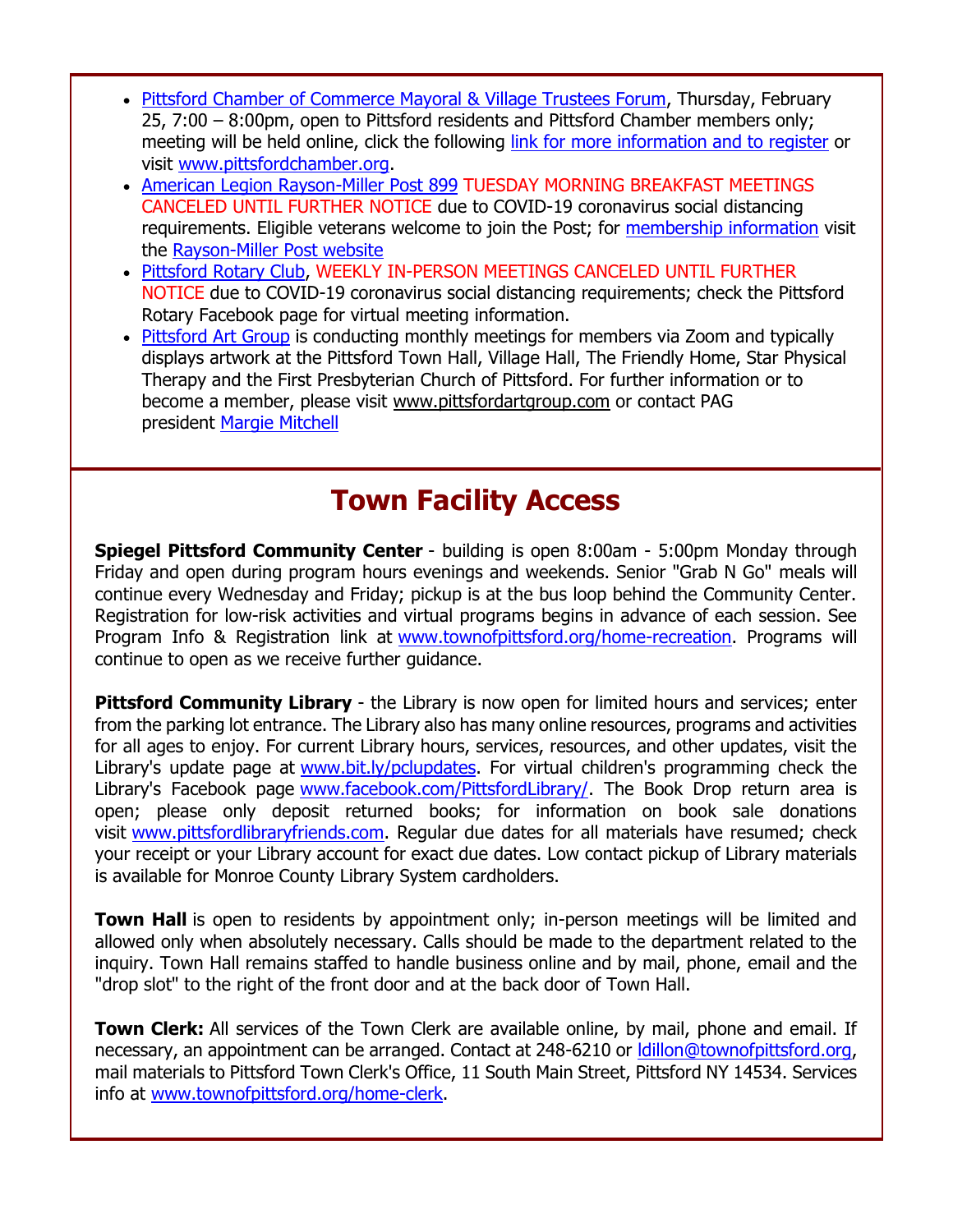**Town Court:** Pittsford Town Court sessions are being scheduled on a limited basis. Town Court staff are available via phone and email Monday - Friday from 9:00am - 5:00pm; call (585) 248- 6238 or email at [pdromgoole@townofpittsford.org.](mailto:pdromgoole@townofpittsford.org) Visitors must follow appropriate health safety and social distancing requirements for Court appearances and Court Office visits.

**All Town Playgrounds:** residents may use Town playgrounds at their own risk, as it is not possible for the Town to keep equipment appropriately sanitized after every use. Those using Town playgrounds are expected to observe COVID-19 social distancing and hygiene protocols.

**All Town Parks:** Farm View Park and Hopkins Park are closed as of November 2020 and will remain closed through the spring of 2021. All other Town parks remain open; all courts are open, all athletic fields are open to groups of 25 individuals or less, and all trails and walkways are accessible. Those using Town parks are expected to observe COVID-19 social distancing and hygiene protocols.

**Thornell Farm Park:** the park is open and per State requirements, all grass and turf sports fields are open to group activities of 25 individuals or less; the tennis courts, trails, walkways and the playground are open to residents. COVID-19 social distancing and hygiene protocols are required.

**King's Bend Park Lodges:** the lodges are open for reservations; per State and Federal governments all COVID-19 safety guidelines must be followed while at the lodges. Lodge capacities will adhere to New York State COVID-19 guidelines. Please note COVID-19 social distancing and hygiene protocols are required.

**The Mile Post School:** the building is closed to the public until further notice, as the site is being used as a Public Works crew operation center.

**Building Department:** As of May 15, 2020 the Governor has begun the phased reopening of New York State. The Town of Pittsford and the surrounding Finger Lakes region have met the criteria set by the Governor to reopen. Construction is included in Phase 1 of the reopening plan. As construction moves forward, all COVID-19 safety guidelines set by the State and Federal governments must be followed while on the job site. To protect the community and limit the spread of COVID-19, the Town of Pittsford has altered accordingly its inspection and permitting procedures. See the Town of Pittsford COVID-19 Building Inspection Procedures for details; additional information can be found here: New York State Construction Guidelines. For more information contact Town of Pittsford Building Inspector Mark Lenzi at [mlenzi@townofpittsford.org](mailto:mlenzi@townofpittsford.org?subject=COVID-19%20Construciton%20Information) or call the Town Building Department at 585-248-6265.

**Town Public Works** - Highway, Sewer and Parks Departments: All operations continue. Crews in these departments are following hygiene and social distancing protocols in light of the COVID-19 threat.

#### **Monroe County Services at Town facilities:**

The County has suspended until further notice Passport Services at Town Hall and Mobile DMV service at Pittsford Town Court. Find updated information for Monroe County DMV here [https://www2.monroecounty.gov/clerk-COVID-19.](http://r20.rs6.net/tn.jsp?f=001lVGIF9byArd4vcxwz54095OxrUxlpyEHRv-y2qRtEMmnMJLL5TyVkGJe-3wB97_q_Q9t9nfZMMKNfZ3fnyf197FjPw4cO1y-0OSWR8ZS1gvsXFQ4h34-bwKxwJrjDStrwPq8eWEgO1_QNZF3dm1FifOuTEHyKhQThbaYbeTw9AU=&c=UcjgcD2SceoDB3iURkrnBmYiJoCaQL1zlPM2jVDqidM_5k2TbjojtA==&ch=VL9CAXtACSQDXoZJ_xPpHe-UEgq0YeqyrdQ6-atBAE0L18oQJSgvgg==)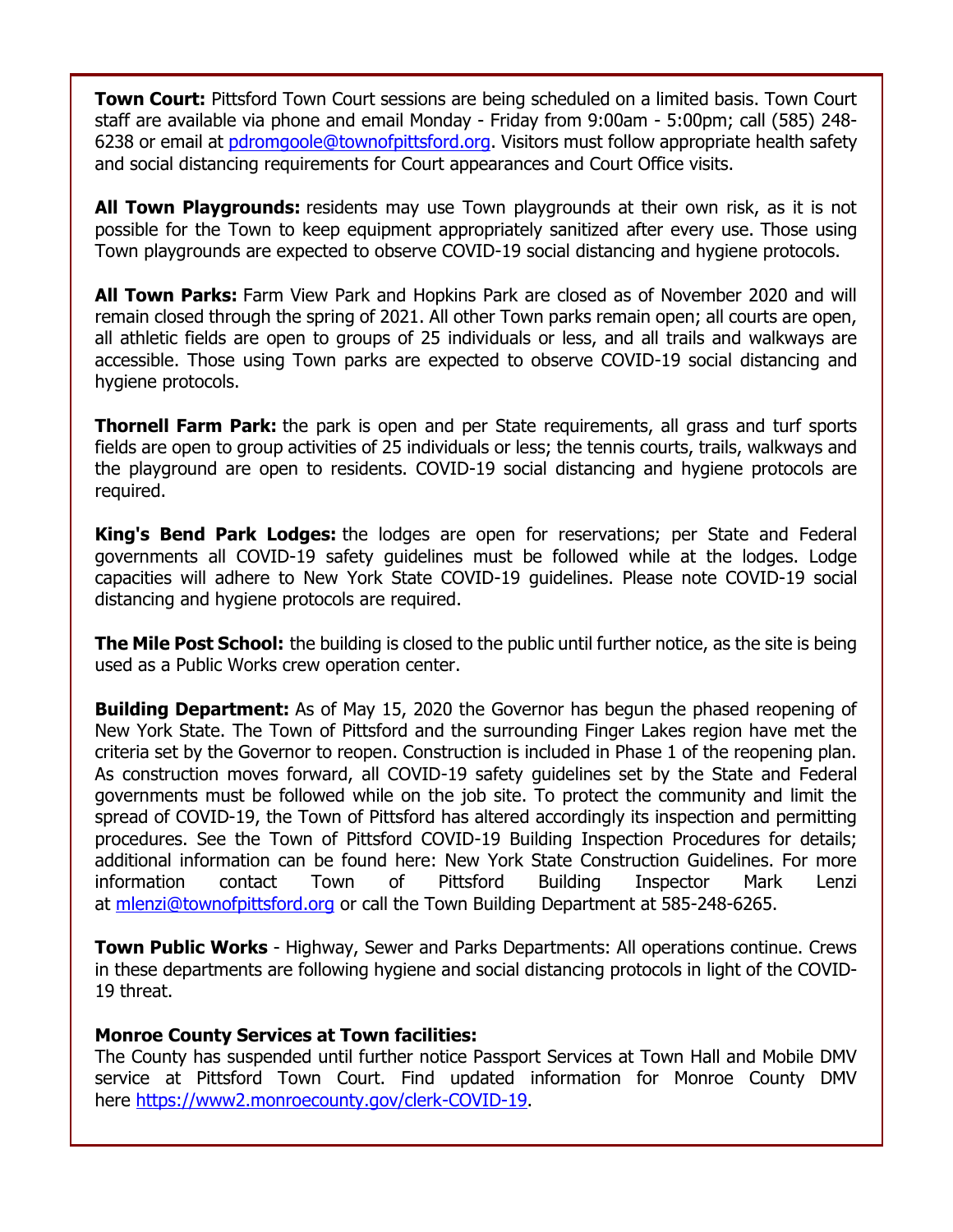Further information and updates can be found at [www.townofpittsford.org/covid-19info.](http://r20.rs6.net/tn.jsp?f=001lVGIF9byArd4vcxwz54095OxrUxlpyEHRv-y2qRtEMmnMJLL5TyVkIg0Lkee1WrcP-XNXY00Ez0_25TfDsuF3O_Nn39IHwqBUsD936K6sWt-XHrWBYDk7cYvEwIWkXoWRyU75qsTlRyL_ED02Uqh8dL07Mnwz4iLieQ6mV1lhTA=&c=UcjgcD2SceoDB3iURkrnBmYiJoCaQL1zlPM2jVDqidM_5k2TbjojtA==&ch=VL9CAXtACSQDXoZJ_xPpHe-UEgq0YeqyrdQ6-atBAE0L18oQJSgvgg==)

## **COVID-19 Coronavirus Information Links**

Further Town of Pittsford COVID-19 coronavirus information and updates can be found at [www.townofpittsford.org/covid-19info.](http://r20.rs6.net/tn.jsp?f=001lVGIF9byArd4vcxwz54095OxrUxlpyEHRv-y2qRtEMmnMJLL5TyVkIg0Lkee1WrcP-XNXY00Ez0_25TfDsuF3O_Nn39IHwqBUsD936K6sWt-XHrWBYDk7cYvEwIWkXoWRyU75qsTlRyL_ED02Uqh8dL07Mnwz4iLieQ6mV1lhTA=&c=UcjgcD2SceoDB3iURkrnBmYiJoCaQL1zlPM2jVDqidM_5k2TbjojtA==&ch=VL9CAXtACSQDXoZJ_xPpHe-UEgq0YeqyrdQ6-atBAE0L18oQJSgvgg==)

[Pittsford Central School District COVID-19 Coronavirus Updates](http://r20.rs6.net/tn.jsp?f=001lVGIF9byArd4vcxwz54095OxrUxlpyEHRv-y2qRtEMmnMJLL5TyVkC8ai5Su-iTDH1-WQOzSLYk0RZOonNek9Elh3ddMYH048yTT39NjkqnCZIidYsa5VQ6LwFwMYS-WzIFZoGV6xl-6LWxeOzIshfi272dPnA5xQgnNc2GGGH4ywMd4Kmy2wA==&c=UcjgcD2SceoDB3iURkrnBmYiJoCaQL1zlPM2jVDqidM_5k2TbjojtA==&ch=VL9CAXtACSQDXoZJ_xPpHe-UEgq0YeqyrdQ6-atBAE0L18oQJSgvgg==)

You can find information on COVID-19 coronavirus at the County Health Department's website: [https://www2.monroecounty.gov/health-index.php.](http://r20.rs6.net/tn.jsp?f=001lVGIF9byArd4vcxwz54095OxrUxlpyEHRv-y2qRtEMmnMJLL5TyVkGhy4tfzfMyOw5VCFtCdrzwdrb_DKE7P5g9T91yjmyuPvtGv4lRHWXprWwt2u0j5v6kNJDy98icHGWWgmd7bJlGnZ7-FIvpMWLdNxxjlpF1d4yO0Wu_z4mipulVj98kmpw==&c=UcjgcD2SceoDB3iURkrnBmYiJoCaQL1zlPM2jVDqidM_5k2TbjojtA==&ch=VL9CAXtACSQDXoZJ_xPpHe-UEgq0YeqyrdQ6-atBAE0L18oQJSgvgg==)

Additional information about business closure requirements throughout Monroe County can be found on the County's Website: [www.monroecounty.gov](http://r20.rs6.net/tn.jsp?f=001lVGIF9byArd4vcxwz54095OxrUxlpyEHRv-y2qRtEMmnMJLL5TyVkOllZAuVY2S4vzD9grLLOHNZsYMDfKJgPKLgOsXrRaB7ogVX2GsrRKpDqZtqfjpXl-wg-GsxnRq5_--culQSpbxS-luMr60TlQ==&c=UcjgcD2SceoDB3iURkrnBmYiJoCaQL1zlPM2jVDqidM_5k2TbjojtA==&ch=VL9CAXtACSQDXoZJ_xPpHe-UEgq0YeqyrdQ6-atBAE0L18oQJSgvgg==)

The CDC also has information on its website at [https://www.cdc.gov/coronavirus/2019](http://r20.rs6.net/tn.jsp?f=001lVGIF9byArd4vcxwz54095OxrUxlpyEHRv-y2qRtEMmnMJLL5TyVkGhy4tfzfMyOuGo3DbxvuLTxNwGHHtxTrTgBwHTURE776tcXY99Q3xvIzxacA-7ZErQxg_l2v-5zb2hxTxajZWSr5Qt_o_zviDPH-wkNYD4A9gxy752iKJhQ4PMi9A0__IBbGx-Q8rb6rJKccdIUdmWXEbe0FY7iD3A-WiCAcoyg&c=UcjgcD2SceoDB3iURkrnBmYiJoCaQL1zlPM2jVDqidM_5k2TbjojtA==&ch=VL9CAXtACSQDXoZJ_xPpHe-UEgq0YeqyrdQ6-atBAE0L18oQJSgvgg==) [ncov/about/share-facts-stop-fear.html.](http://r20.rs6.net/tn.jsp?f=001lVGIF9byArd4vcxwz54095OxrUxlpyEHRv-y2qRtEMmnMJLL5TyVkGhy4tfzfMyOuGo3DbxvuLTxNwGHHtxTrTgBwHTURE776tcXY99Q3xvIzxacA-7ZErQxg_l2v-5zb2hxTxajZWSr5Qt_o_zviDPH-wkNYD4A9gxy752iKJhQ4PMi9A0__IBbGx-Q8rb6rJKccdIUdmWXEbe0FY7iD3A-WiCAcoyg&c=UcjgcD2SceoDB3iURkrnBmYiJoCaQL1zlPM2jVDqidM_5k2TbjojtA==&ch=VL9CAXtACSQDXoZJ_xPpHe-UEgq0YeqyrdQ6-atBAE0L18oQJSgvgg==)

In addition, the CDC has information relevant to anyone planning to travel outside of the United States: [https://www.cdc.gov/coronavirus/2019](http://r20.rs6.net/tn.jsp?f=001lVGIF9byArd4vcxwz54095OxrUxlpyEHRv-y2qRtEMmnMJLL5TyVkGhy4tfzfMyOmHQbyR4CwO12rQ8N8im9G9mZZfyNKBiwByXrkaeab8VAp_lVgDUa7lP5B708evPEUMRvRUepM-BfxPhW8Lac46SnmvyGNL7-e2BGSb-UzPELUGxdOCPeOvgiSPHgW9-jjkbEXY_H9OZRmOgOHY6fMu9i6BYbJi2bt_rr-vqj8kph2P-r5S7QZzk8zicxA3VL&c=UcjgcD2SceoDB3iURkrnBmYiJoCaQL1zlPM2jVDqidM_5k2TbjojtA==&ch=VL9CAXtACSQDXoZJ_xPpHe-UEgq0YeqyrdQ6-atBAE0L18oQJSgvgg==) [ncov/travelers/index.html?deliveryName=USCDC\\_2067-DM20785.](http://r20.rs6.net/tn.jsp?f=001lVGIF9byArd4vcxwz54095OxrUxlpyEHRv-y2qRtEMmnMJLL5TyVkGhy4tfzfMyOmHQbyR4CwO12rQ8N8im9G9mZZfyNKBiwByXrkaeab8VAp_lVgDUa7lP5B708evPEUMRvRUepM-BfxPhW8Lac46SnmvyGNL7-e2BGSb-UzPELUGxdOCPeOvgiSPHgW9-jjkbEXY_H9OZRmOgOHY6fMu9i6BYbJi2bt_rr-vqj8kph2P-r5S7QZzk8zicxA3VL&c=UcjgcD2SceoDB3iURkrnBmYiJoCaQL1zlPM2jVDqidM_5k2TbjojtA==&ch=VL9CAXtACSQDXoZJ_xPpHe-UEgq0YeqyrdQ6-atBAE0L18oQJSgvgg==)

**If you have been forwarded this eNews issue and wish to subscribe, visit** [www.townofpittsford.org/enews](http://r20.rs6.net/tn.jsp?f=001lVGIF9byArd4vcxwz54095OxrUxlpyEHRv-y2qRtEMmnMJLL5TyVkAhFrnJu9C7Blzcr30Gi8zQYOaTBmUs_uX2-K210PGhrIotKV5lFH-xdgZnj6U2_v8zt1ee23fkmT05WhXZQWzsgvOG7A2ukXB4kZ3SZI-H2&c=UcjgcD2SceoDB3iURkrnBmYiJoCaQL1zlPM2jVDqidM_5k2TbjojtA==&ch=VL9CAXtACSQDXoZJ_xPpHe-UEgq0YeqyrdQ6-atBAE0L18oQJSgvgg==)

#### **Current Subscribers: To update your email address use the "Update Profile" link (bottom of this email).**

**TV-12 PITTSFORD CABLE CHANNEL 1303** is on seven days a week. Find the [current schedule here.](http://r20.rs6.net/tn.jsp?f=001lVGIF9byArd4vcxwz54095OxrUxlpyEHRv-y2qRtEMmnMJLL5TyVkO1-37PQWsN_bMaFdxtBKdT1wEDkHZIMuuglkMxjGsOklb1eUfvDAHZISirIi-ZQHDgzYC5CSKC7Fe8FQ75fVVyYUsfJXsPLOIeUrjF7w2bgSMf6w4kM1hk=&c=UcjgcD2SceoDB3iURkrnBmYiJoCaQL1zlPM2jVDqidM_5k2TbjojtA==&ch=VL9CAXtACSQDXoZJ_xPpHe-UEgq0YeqyrdQ6-atBAE0L18oQJSgvgg==)

[Photo Gallery](http://r20.rs6.net/tn.jsp?f=001lVGIF9byArd4vcxwz54095OxrUxlpyEHRv-y2qRtEMmnMJLL5TyVkC4RIbwSAeJlrcAVKR5eRe21bRQBUVqcRcrV094_iDrh6SH4q5c4HOIWE_oS-lKHgLLoGM9gVqk2m9SS-LzskTEOMruM2aIxpTnJpDhnnHtTbcjajndYW1mjpqfwt9B-bVzjxe_0-9Gx9-NwBTmvV3FWLl6yksD_l3C9m5cU8HErcQIEM7qO1J6b_FIpSiELVWbEo2RO5rSELvdwyMjTgySSFdLzP9J9cSAdLFnm80uZ&c=UcjgcD2SceoDB3iURkrnBmYiJoCaQL1zlPM2jVDqidM_5k2TbjojtA==&ch=VL9CAXtACSQDXoZJ_xPpHe-UEgq0YeqyrdQ6-atBAE0L18oQJSgvgg==) **Example 20 Exercise [Supervisor's Column](http://r20.rs6.net/tn.jsp?f=001lVGIF9byArd4vcxwz54095OxrUxlpyEHRv-y2qRtEMmnMJLL5TyVkC4RIbwSAeJl82qmu40rLJROqX9enegsV0bObrdgp_OQiN2BuCE2z6nW_9O8IhLEXGaGLBk61iTIqyByuzVHrOyHdIoj2hbEy4HMVLxXsdTxduXVNLThDqxVxnxnSw1Mtk4LGliFZLuwG18QbW2XBK8zvrgrxcYB_qstp64SPGgEEG4PuIGhQeZu5Um5G4eigfMy9lDi1pl83yPKDqg5P6FWf2cTlxxQPNt4krPhM6ekZht_Kau0rqM=&c=UcjgcD2SceoDB3iURkrnBmYiJoCaQL1zlPM2jVDqidM_5k2TbjojtA==&ch=VL9CAXtACSQDXoZJ_xPpHe-UEgq0YeqyrdQ6-atBAE0L18oQJSgvgg==)** 



### **[Town of Pittsford](http://r20.rs6.net/tn.jsp?f=001lVGIF9byArd4vcxwz54095OxrUxlpyEHRv-y2qRtEMmnMJLL5TyVkPPZETiEuqX5hJeKJHNEgz2RuVbYFxnuAk0-dvYZj-Z1kXM4pMbIRItVHruQ5Qov4r754-Uxaz9fmZhv6MVUXPHq4xngmYcupQ==&c=UcjgcD2SceoDB3iURkrnBmYiJoCaQL1zlPM2jVDqidM_5k2TbjojtA==&ch=VL9CAXtACSQDXoZJ_xPpHe-UEgq0YeqyrdQ6-atBAE0L18oQJSgvgg==)**

11 S. Main St Pittsford, NY 14534 Info and archived copies at www.townofpittsford.org/enews

**[Contact Us](http://r20.rs6.net/tn.jsp?f=001lVGIF9byArd4vcxwz54095OxrUxlpyEHRv-y2qRtEMmnMJLL5TyVkPPZETiEuqX50ccTonVOe2SZwhEwIJDrQepkTokAoS2VwKS83o2yZjvcXODHU2zVQ1R3ZMdPS6TeQVHuc3FaF_SJKLa12bNPCr2LCG8aQR5QpbGeL00PyHQ=&c=UcjgcD2SceoDB3iURkrnBmYiJoCaQL1zlPM2jVDqidM_5k2TbjojtA==&ch=VL9CAXtACSQDXoZJ_xPpHe-UEgq0YeqyrdQ6-atBAE0L18oQJSgvgg==)**